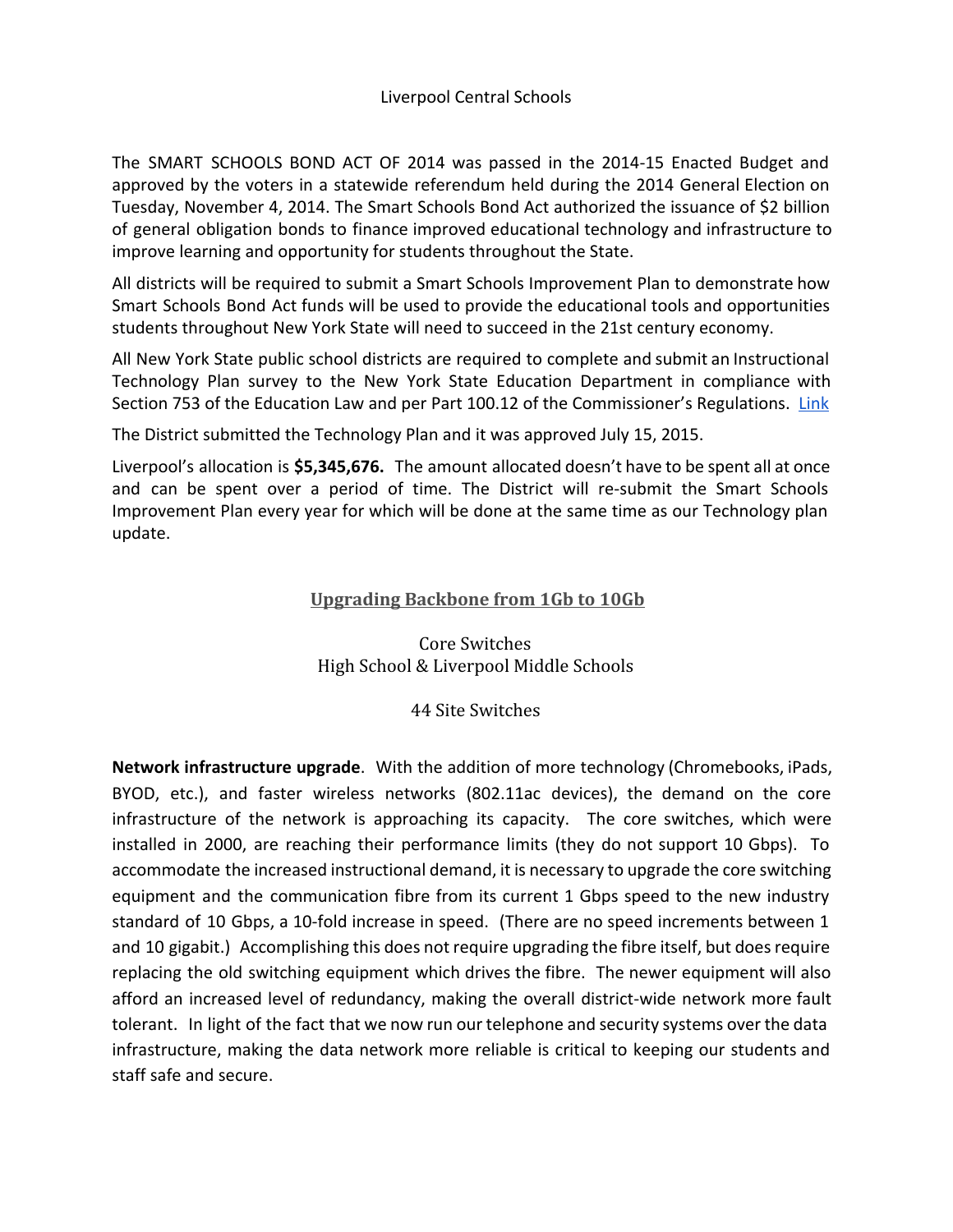## **Interactive Projectors**

Need to successfully and efficiently implement consistent technology tools across all schools

**Epson interactive projectors** were included in the Technology Plan starting in 2011. New technology has made it possible to incorporate the interactive whiteboards and projectors into a single unit with touch connectivity, eliminating the need to find pens to use with the interactive whiteboards and yet still have all the benefits of this great technology teaching tool. Replacing each projector is a goal of the current Technology Plan. Utilizing the Smart Schools Bond Act to replace all units at one time will accomplish the goal from the Technology plan while keeping a standard install for the district to maintain and support. Having all the same units will also assist instructional integration in a uniform manner.

> **Instructional Laptops** Consistency throughout the District Reliability, performance and connectivity

**Instructional laptops** are also part of the technology plan. The plan was for these to be replaced in two years, moving this up will allow for the teacher laptop refresh to coincide with our summer break. This would be extremely beneficial as it would allow time for professional development and training on these new laptops. An additional benefit would be taking the existing teacher laptops, and use them to supplement for student computers. This would help us reach our goal of having enough computers for 1:1 usage.

| Item                                | <b>Estimated Cost</b> | Total       |
|-------------------------------------|-----------------------|-------------|
| <b>Network infrastructure</b>       | \$900,000             |             |
| <b>Epson interactive projectors</b> | \$819,470             |             |
| <b>Teacher laptops</b>              | \$701,000             | \$2,420,470 |

Application Process with steps and dates completed:

- 1. Review allocation amount
- 2. Identify district needs
- 3. Stakeholder engagement
- 4. Instructional technology plan-submitted and approved July, 2015
	- a. Contact SUNY Teacher Prep Program Coordinator at Oswego State.